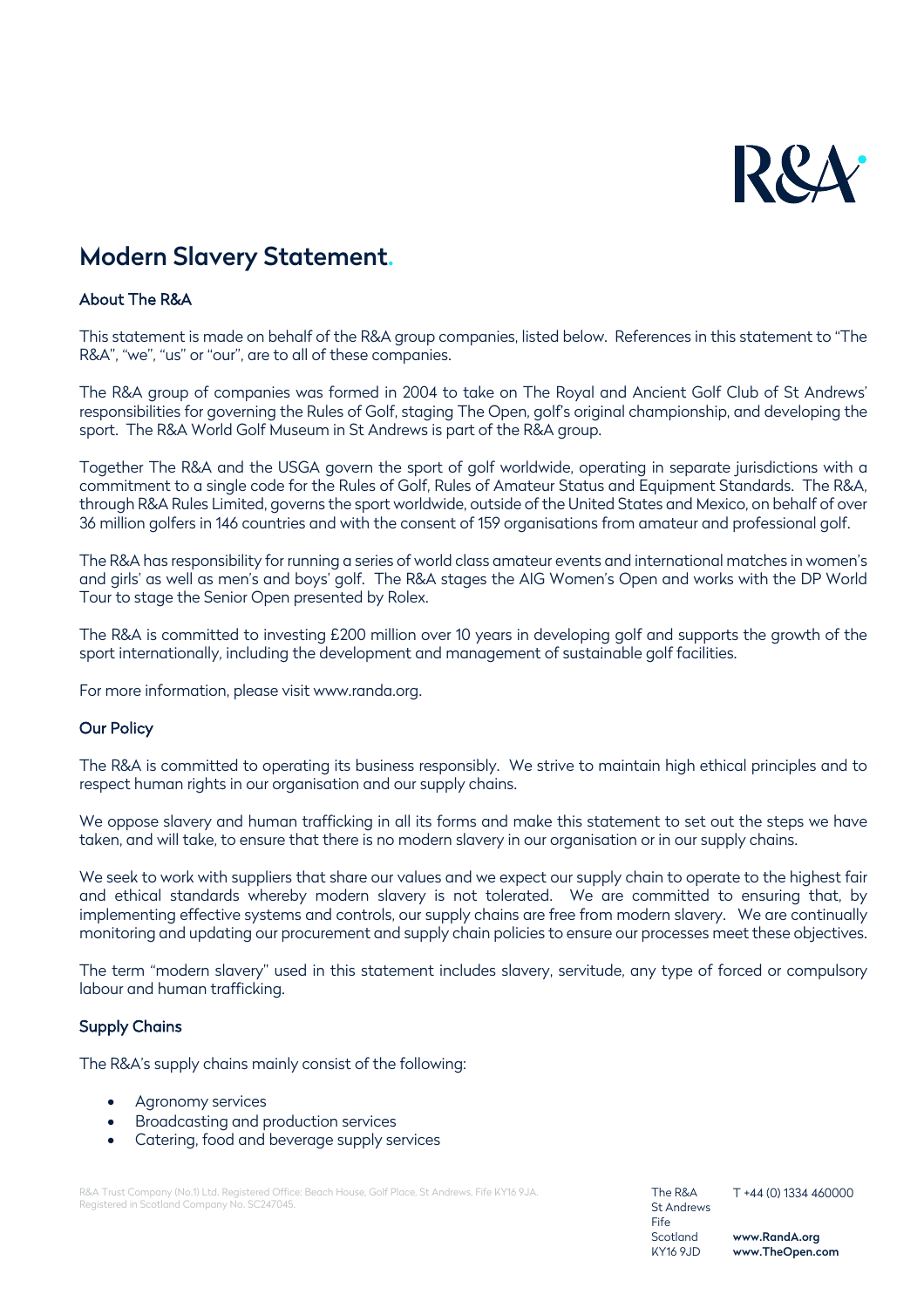

- Equipment supply
- Insurance services
- IT and digital services
- Financial services
- Golf facility operations
- Golf championships staging and operations services
- Golf governance affiliates and suppliers
- Marketing and design services
- Merchandise licensing and supply services
- Office supplies
- Photography services
- Property management and maintenance services
- Professional advisory services
- Public relations and media services
- Publishing services
- Recruitment services
- Security services
- **Sponsorship**
- Training and development services
- Travel and accommodation services
- Utilities supply

#### Due Diligence

We vet suppliers and sub-contractors to ensure that they are committed to ethical labour practices. We include anti-slavery and human trafficking requirements in all our contracts with suppliers. The R&A's standard terms and conditions for procurement include an express obligation that compels all suppliers to comply with applicable antislavery and anti-human trafficking legislation and to comply with The R&A's policies at all times.

We only employ agency workers through reputable employment agencies that adhere to our code of labour policies.

#### Risk Assessment and Monitoring Effectiveness

We will identify, assess and monitor the risk of slavery and human trafficking in our supply chain. We will monitor, amongst other measures, the information and policies provided by suppliers and sub-contractors who we vet for ethical labour practices, any reported instances of modern slavery in our supply chain and the percentage of staff who receive training on identifying and addressing the risk of modern slavery in our organisation and supply chains.

## **Training**

To ensure a high level of understanding of the risks of modern slavery in our organisation and supply chains, we provide modern slavery training to our staff.